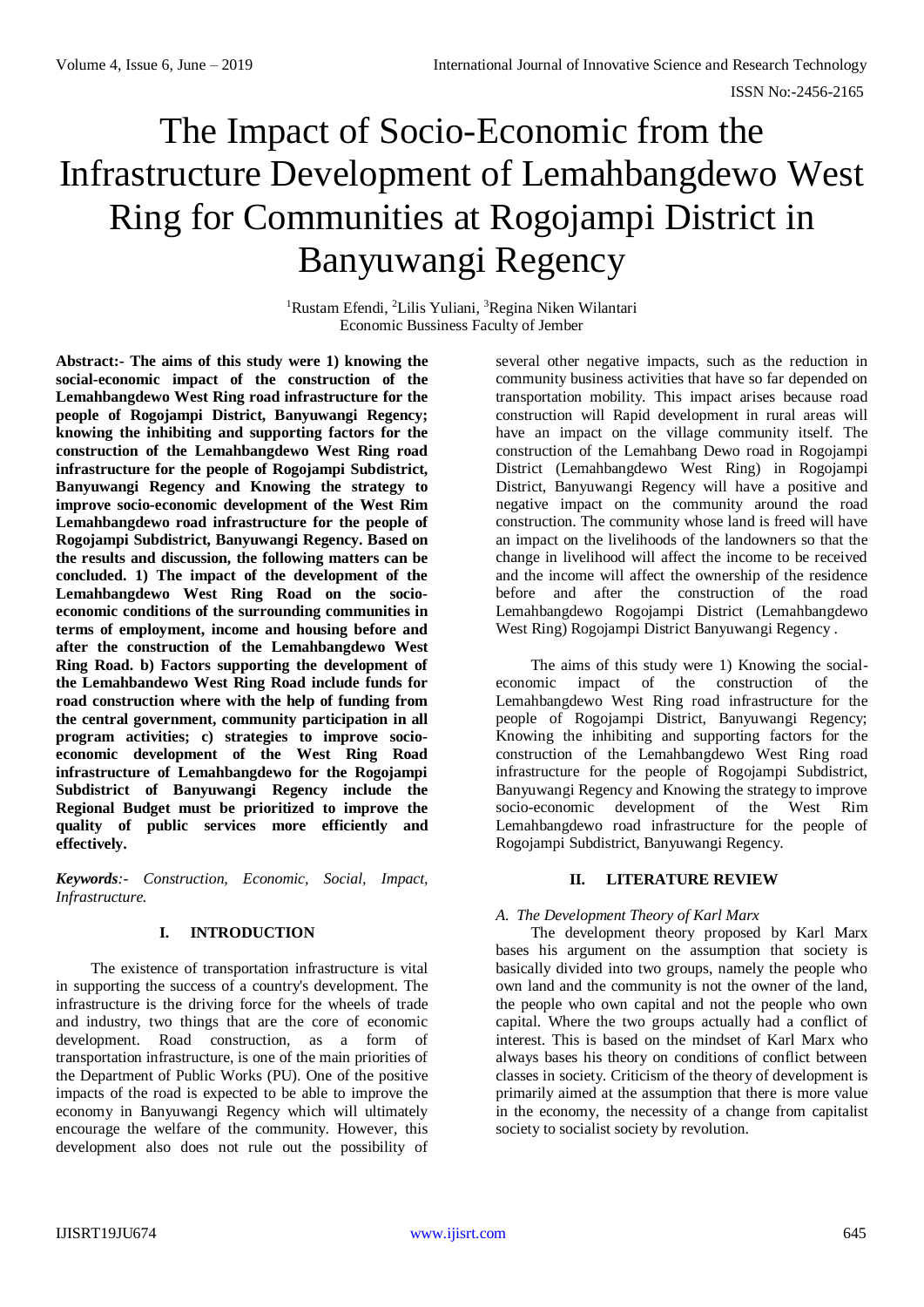## ISSN No:-2456-2165

## *B. Theory of Change in Economic Structure*

Theories of structural change (structural-change theory) focus on the transformation of economic structures from agricultural patterns to more modern structures and have strong manufacturing and service sectors. The flow of this structural approach is supported by Arthur Lewis, who is famous for his theoretical model of "two sector surplus labor" (two sector surplus labor) and Hollis B. Chenery which is very well known for its empirical analysis of "development patterns" (patterns of development) (Todaro, 2006: 100).

The development theory of Arthur Lewis basically discussed the development process that took place between villages and cities, including the process of urbanization that occurred between the two places. This theory also discusses the pattern of investment that occurs in the modern sector as well as the wage setting system that applies in the modern sector, which in turn will have a major effect on existing urbanization flows (Kuncoro, 2004: 51). While Chenery's development pattern theory focuses on structural changes in the stages of the process of economic, industrial and institutional structure changes from the economies of developing countries, which have undergone a transformation from traditional agriculture to the industrial sector as the economic driving force. Research conducted by Chenery (1997) on the transformation of production structures shows that in line with the increase in per capita income, the economy of a country will shift from the one originally relied on the agricultural sector to the industrial sector.

There are several studies on the socio-economic impacts of infrastructure development. Estace and Garsaus (2012) examine the Impact Infrastructure on Growth in Developing Countries. Infrastructure and GDP research variables. Data analysis method uses OLS. The results of the study show that infrastructure has an effect on economic growth. Permadi and Daud (2015) examined the Effect of Road Infrastructure Investment on Regional Economic Growth in the South Coastal District of West Sumatra Province. The results show that road infrastructure contributes positively to eight types of economic growth indicators, namely: (a) Services, (b) Transportation and communication, (c) Processing Industry, (d) Mining and Excavation, (e) Construction / Buildings, ( f) Agriculture, Livestock, Forestry, and Fisheries, (g) Electricity, Gas, and Clean Water, and (h) Trade, Hotels and Restaurants. Chaurey and Le (2017) examine infrastructure development in the economy and business of rural communities in India. The results of the study show that infrastructure development affects the economy and business of rural Indian communities.

# **III. METHODS**

The type of research in this study is descriptive, namely research to explain phenomena and describe an object (This research is quantitative by using descriptive by using the figures of analysis results on the impact of infrastructure development on socio-economics as well as SWOT analysis as a strategy to improve socioeconomics.The research activity was carried out in March 2019 with the place of study in Banyuwangi Regency. The selection of Banyuwangi Regency is the object of research because Banyuwangi Regency is the object of research by conducting research on infrastructure development. Data Analysis Method uses Descriptive Analysis. SWOT analysis is a systematic identification of various factors to formulate a strategy. This analysis is based on logic that can maximize strengths and opportunities, but simultaneously can minimize weaknesses and threats.

## **IV. RESULT AND DISCUSSION**

Based on the results of observations and questionnaires of the research and theory, it can be concluded that the people affected by the development of the Lemahbangdewo West Ring Road in this case have been able to fulfill their needs and have ownership of the primary and secondary levels of wealth. Only a few people in this study were able to fulfill and have tertiary level wealth facilities, this was due to wealth facilities before the construction of the Lemahbangdewo West Ring road was sufficient to meet tertiary needs so that the compensation provided was able to restore the facilities owned previously.

The results of the research related to the impact of the construction of the West Ring Road in Lemahbangdewo for the people in Rogojampi District, Rogojampi District, Banyuwangi Regency are as follows:

- The government as the party responsible for the construction of the West Ring Road project in Lemahbangdewo is considered to have carried out justice in the process of land acquisition owned by the community in Rogojampi District. Profit compensation applied by the government is allegedly capable of realizing the value of justice for the people whose land must be willingly evicted for the construction of the Lemahbangdewo West Ring Road. The cash compensation they receive is more than enough, even though it is paid in stages but they can use it to buy new land for shelter and buy new fields for those whose fields are affected by land acquisition. Moreover, several residents also explained that the excess profit compensation received could be used for savings and opening new businesses for additional income.
- The community in this case is able to cooperate with the programs and policies that the government does, this is evidence of public trust and compliance with ulil amri (leader) in developing the economy and the progress of the region aimed at the benefit and goodness of the people. Community members can be orderly and obey the policies that have been made by their government to fully support what the government has done by building this Lemahbangdewo West Ring Road, and the development can have long-term benefits for the surrounding community.
- The community is still able to maintain harmony and togetherness, it shows an attitude of gratitude for what has happened and an optimistic attitude in looking at a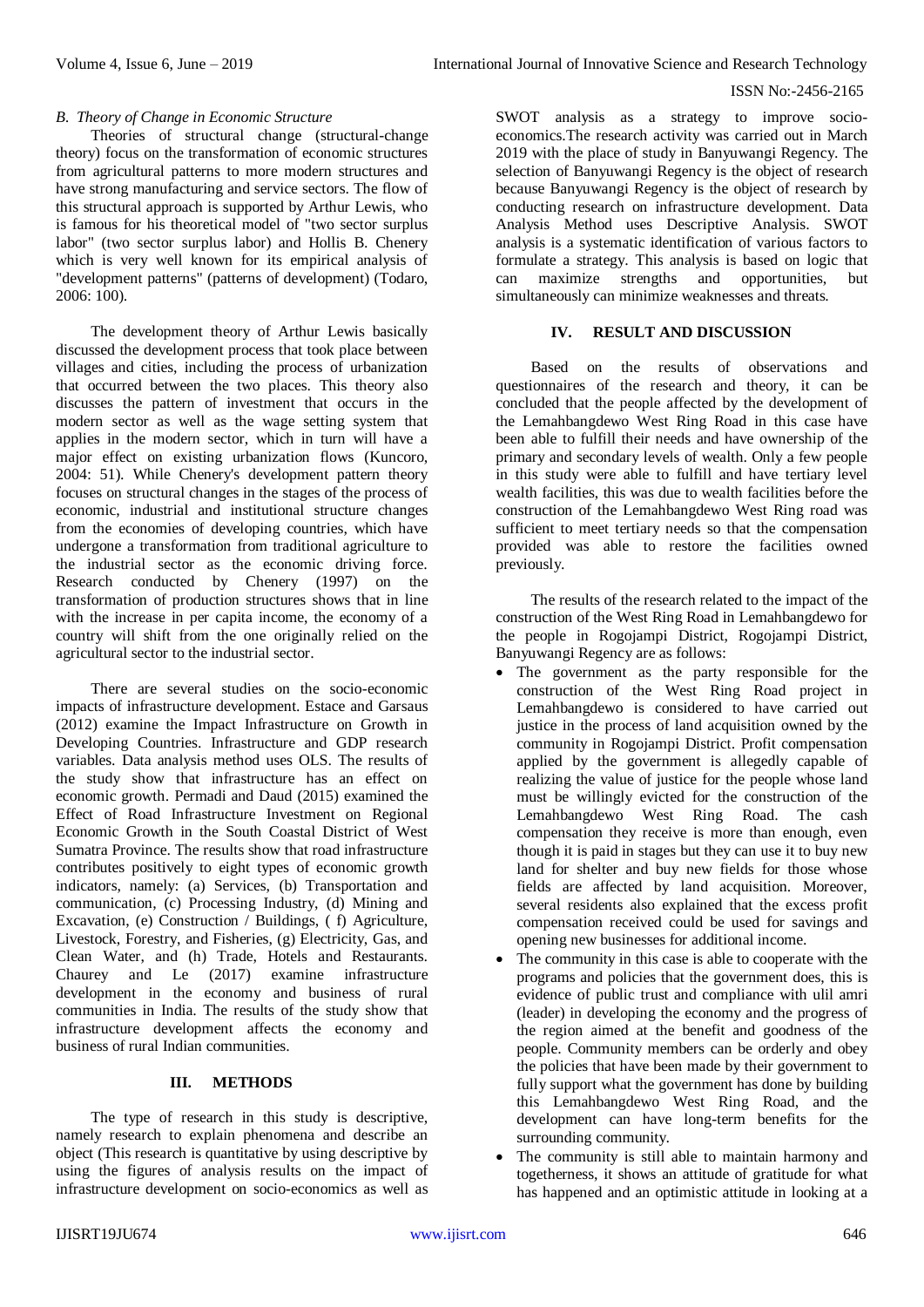## ISSN No:-2456-2165

better future, it can be seen from the rapid development of residential areas or new settlements after their homes the old must be affected by land acquisition for the construction of the Lemahbangdewo West Ring Road.

# *The Impacts of social-economic From Construction of the Lemahbangdewo West Ring road infrastructure for the people of Rogojampi Subdistrict, Banyuwangi Regency*

Research on the impact of road infrastructure development has become a number of things observed, namely the residential areas in Banyuwangi Sub-District, Banyuwangi Regency, rice fields that are around the construction of the Lemahbangdewo West Ring road infrastructure road in Rogojampi District.

The social impact of the construction of the West Rim Lemahbangdewo road infrastructure for the people of Rogojampi Subdistrict, Banyuwangi Regency was analyzed by descriptive analysis of the conditions before and after the construction of the West Rim Lemahbangdewo road infrastructure in Rogojampi District, Banyuwangi Regency.

Before the construction of the West Ring Road, Lemahbangdewo, the respondents explained that the income they owned was less than 30%, this was due to the location of their homes which were used as a place to rent shophouses, and to trade in rice fields that were not too far from home. travel costs, some of these factors make the income owned before the construction of the road increases by> 30%.

After the construction of the West Ring Road, Lemahbangdewo, as many as 55% of respondents answered that their income did not change or the same. While the remaining answers increased by 35%, this was due to good profit compensation management so that they were able to be allocated into productive sectors to increase their income. In addition, this figure shows an increase of 5% of people's income before the construction of the Lemahbangdewo West Ring Road and as much as 10% answered decreasing, this was caused by the increase in the costs they incurred in working because the location of the work was far and less strategic which caused their income to decrease.

 *Obstacles and Supporting Factors for Infrastructure Development of the West Ring Road Lemahbangdewo for the Rogojampi Subdistrict of Banyuwangi Regency.* 

The overall supporting and inhibiting factors in the construction of the West Ring road infrastructure are as follows:

# *A. Supporting Factors*

Factors supporting the development of the Lemahbandewo West Ring Road include:

## *1. Funds for Road Construction*

In implementing its development, the sub-district government is not able to finance all existing development plans, therefore the existence of funds from the regional government and the central government is one of the supporting factors in implementing infrastructure development in Banyuwangi.

# *2. Community Participation*

Community participation in question is participation in all program activities carried out in the sub-district.

## *B. Obstacle Factor*

## *1. Road construction budget funds*

Funds are a classic obstacle faced by the State of Indonesia in increasing development over time.

## *2. The lack of planning technical personnel*

The process of constructing the Lemahbangdewo West Ring Road is not satisfactory, according to a statement from the village secretary who said that the existing development in Lemahbangdewo did not have a good building design.

## *3. Weak supervision*

The weak supervision in the implementation of the construction of the Lemahbangdewo West Ring Road is a matter that must be considered, this is due to the fact that there is still fraud from a small group of people who work on development projects that are sacrificing development for their own sake.

## *4. Weather*

Natural conditions are very influential in carrying out development in Banyuwangi. The general climate conditions consist of the rainy season, dry season and transition season. The problem is the uncertain weather conditions.

# *5. Price of material*

The uncertain price of materials is a distinctive situation in the implementation of infrastructure development because it makes development expenditures not in accordance with the approved RAB.

# *Strategies to Improve the Socio-Economic Development of the West Ring Road Infrastructure Development Lemahbangdewo for the Rogojampi Subdistrict of Banyuwangi Regency.*

The strategy to improve the socio-economic development of the infrastructure of the Lemahbangdewo West Ring Road for the people of Rogojampi Subdistrict in Banyuwangi Regency was carried out by a SWOT analysis. The SWOT matrix is carried out based on the SWOT analysis. Then with a SWOT analysis there will be 4 alternative strategies, namely: SO, WO, ST, WT. Alternative data for this strategy can be obtained from the IFAS and EFAS matrices. Internal and external factors obtained will be strategic factors formulated in the form of IFAS and EFAS tables. Each table is given weighting and rating is to find out whether the strategic factors of the government can have a positive or negative impact, where a positive impact can be a factor of strength and opportunity. The assignment of weight and internal and